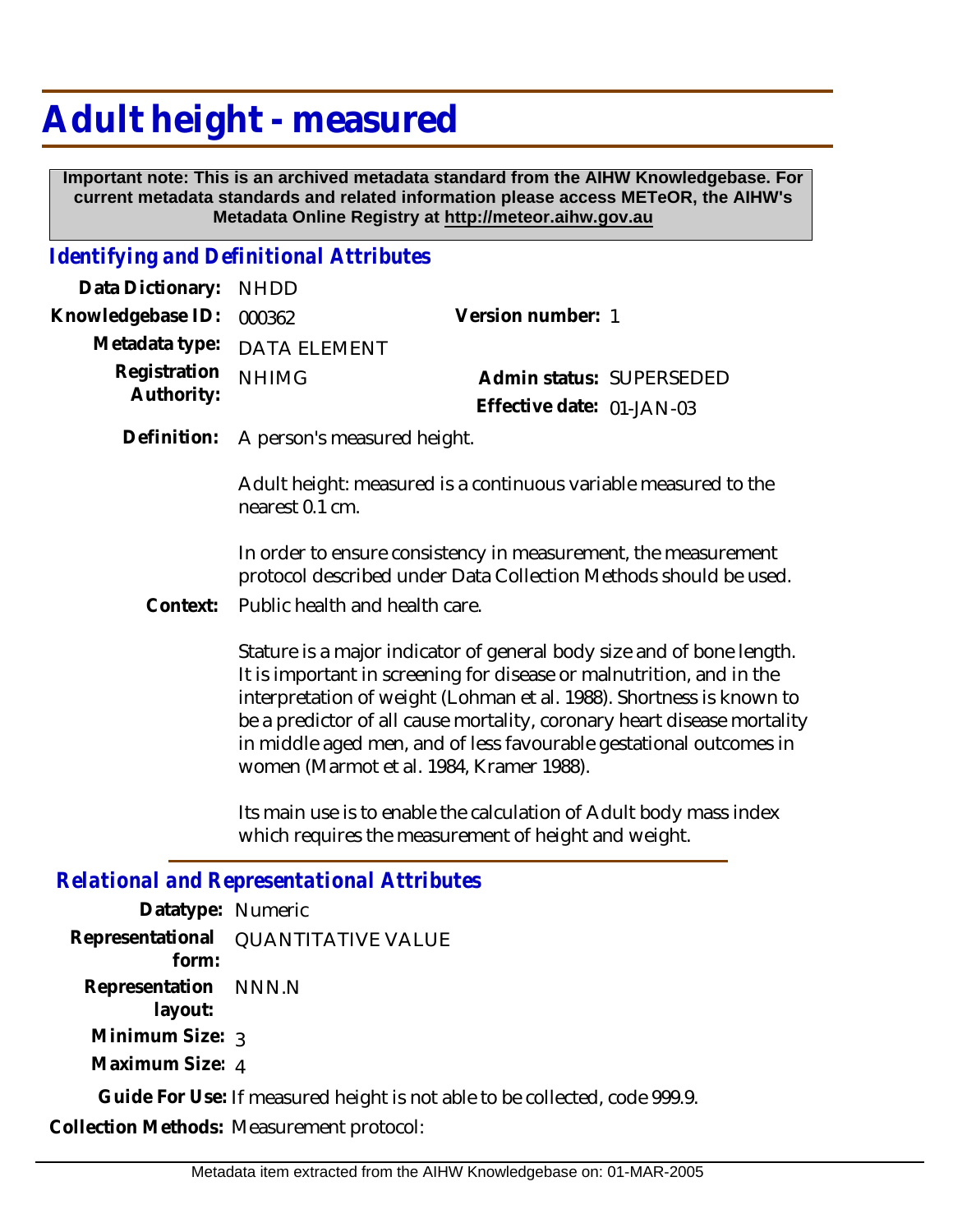The measurement of height requires a vertical metric rule, a horizontal headboard, and a non-compressible flat even surface on which the subject stands. The equipment may be fixed or portable, and should be described and reported.

The graduations on the metric rule should be at 0.1 cm intervals, and the metric rule should have the capacity to measure up to at least 210 cm. Measurement intervals and labels should be clearly readable under all conditions of use of the instrument.

Apparatus that allows height to be measured while the subject stands on a platform scale is not recommended.

The subject should be measured without shoes (i.e. is barefoot or wears thin socks) and wears little clothing so that the positioning of the body can be seen. Anything that may affect or interfere with the measurement should be noted on the data collection form (e.g. hairstyles and accessories, or physical problems).

The subject stands with weight distributed evenly on both feet, heels together, and the head positioned so that the line of vision is at right angles to the body. The correct position for the head is in the Frankfort horizontal plane (Norton et al. 1996). The arms hang freely by the sides. The head, back, buttocks and heels are positioned vertically so that the buttocks and the heels are in contact with the vertical board.

To obtain a consistent measure, the subject is asked to inhale deeply and stretch to their fullest height. The measurer applies gentle upward pressure through the mastoid processes to maintain a fully erect position when the measurement is taken. Ensure that the head remains positioned so that the line of vision is at right angles to the body, and the heels remain in contact with the base board.

The movable headboard is brought onto the top of the head with sufficient pressure to compress the hair.

The measurement is recorded to the nearest 0.1 cm. Take a repeat measurement. If the two measurements disagree by more than 0.5 cm, then take a third measurement. All raw measurements should be recorded on the data collection form. If practical, it is preferable to enter the raw data into the database as this enables intra- and, where relevant, inter-observer errors to be assessed. The subject's measured height is subsequently calculated as the mean of the two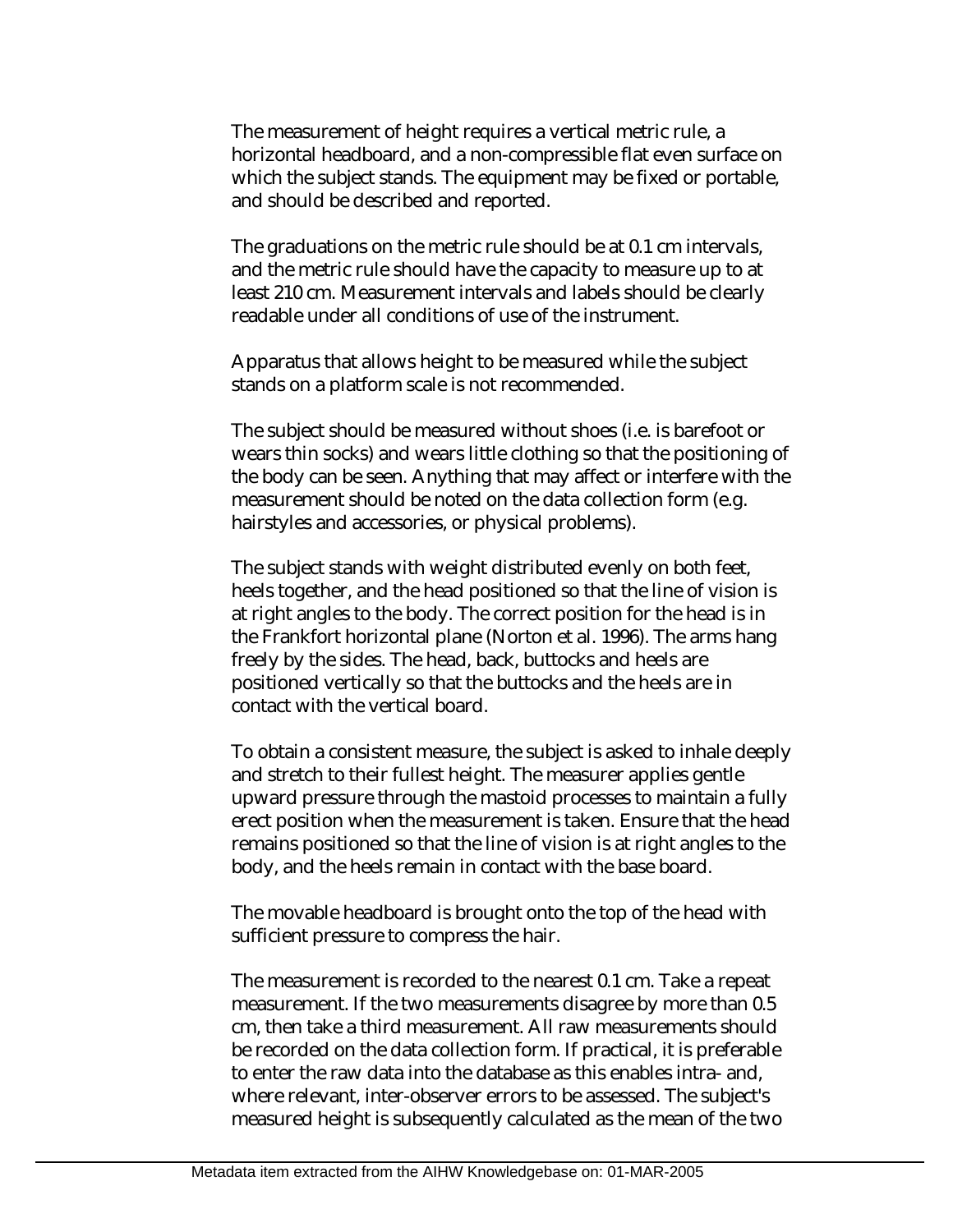observations, or the mean of the two closest measurements if a third is taken, and recorded on the form. If only a mean value is entered into the database then the data collection forms should be retained.

It may be necessary to round the mean value to the nearest 0.1 cm. If so, rounding should be to the nearest even digit to reduce systematic over reporting (Armitage and Berry 1994). For example, a mean value of 172.25 cm would be rounded to 172.2 cm, while a mean value of 172.35 cm would be rounded to 172.4 cm.

It is recommended that in population surveys, sociodemographic data including ethnicity should be collected, as well as other risk factors including physiological status (e.g. pregnancy), physical activity, smoking and alcohol consumption. Summary statistics may need to be adjusted for these variables.

National health data elements currently exist for sex, date of birth, country of birth and Indigenous Status. Data elements are being developed for physical activity and smoking.

Validation and quality control measures:

All equipment, whether fixed or portable should be checked prior to each measurement session to ensure that both the headboard and floor (or footboard) are at 90 degrees to the vertical rule. With some types of portable anthropometer it is necessary to check the correct alignment of the headboard, during each measurement, by means of a spirit level.

Within- and, if relevant, between-observer variability should be reported. They can be assessed by the same (within -) or different (between-) observers repeating the measurement of height, on the same subjects, under standard conditions after a short time interval. The standard deviation of replicate measurements (technical error of measurement (Pederson & Gore 1996)) between observers should not exceed 5 mm and be less than 5 mm within observers.

Extreme values at the lower and upper end of the distribution of measured height should be checked both during data collection and after data entry. Individuals should not be excluded on the basis of true biological difference.

Last digit preference, and preference or avoidance of certain values, should be analysed in the total sample and (if relevant) by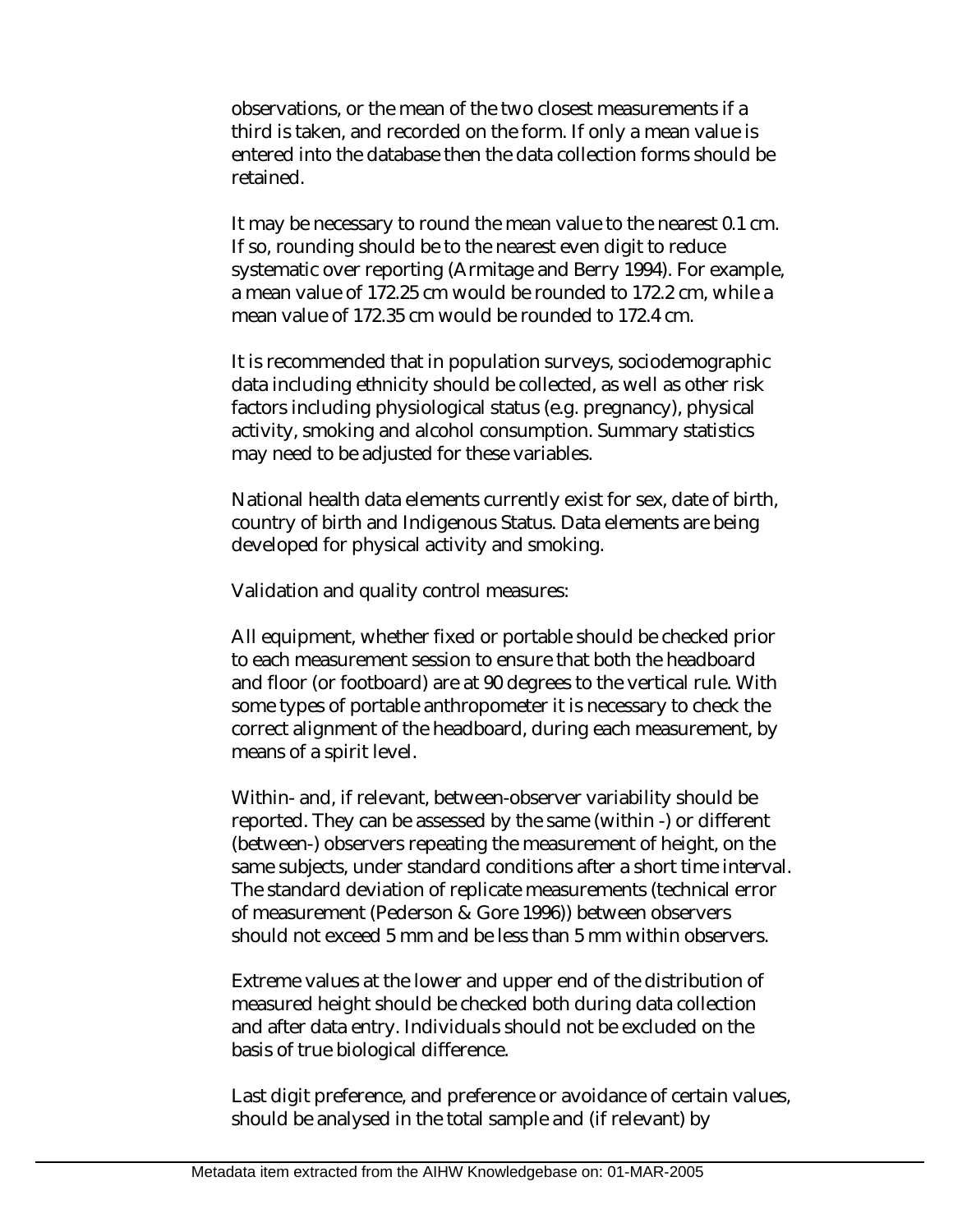observer, survey site and over time if the survey period is long.

Related metadata: is used in the calculation of Adult body mass index version 1 has been superseded by Height - measured version 2

## *Administrative Attributes*

Source Document: The measurement protocol described below is those recommended by the International Society for the Advancement of Kinanthropometry as described by Norton et al. (1996), and the World Health Organization (WHO Expert Committee 1995), which was adapted from Lohman et al. (1988).

Source Organisation: International Society for the Advancement of Kinanthropometry and the World Health Organization. (See also Comments)

> Comments: Submitting organisation: The Expert Working Group on Data Standards for Indicators of Body Fatness in Australian Adults through the National Centre for Monitoring Cardiovascular Disease, Australian Institute of Health and Welfare. Date of submission: October 1997

> > Responsible organisation: National Health Data Committee (NHDC) / National Centre for Monitoring Cardiovascular Disease, Australian Institute of Health and Welfare

This data element applies to persons aged 18 years or older. It is recommended for use in population surveys and health care settings.

Presentation of data:

Means, 95% confidence intervals, medians and centiles should be reported to one decimal place. Where the sample permits, population estimates should be presented by sex and 5-year age groups. Estimates based on sample surveys may need to take into account sampling weights.

For consistency with conventional practice, and for current comparability with international data sets, recommended centiles are 5, 10, 15, 25, 50, 75, 85, 90 and 95. To estimate the 5th and 95th centiles a sample size of at least 200 is recommended for each group for which the centiles are being specified.

For some reporting purposes, it may be desirable to present height data in categories. It is recommended that 5 cm groupings are used